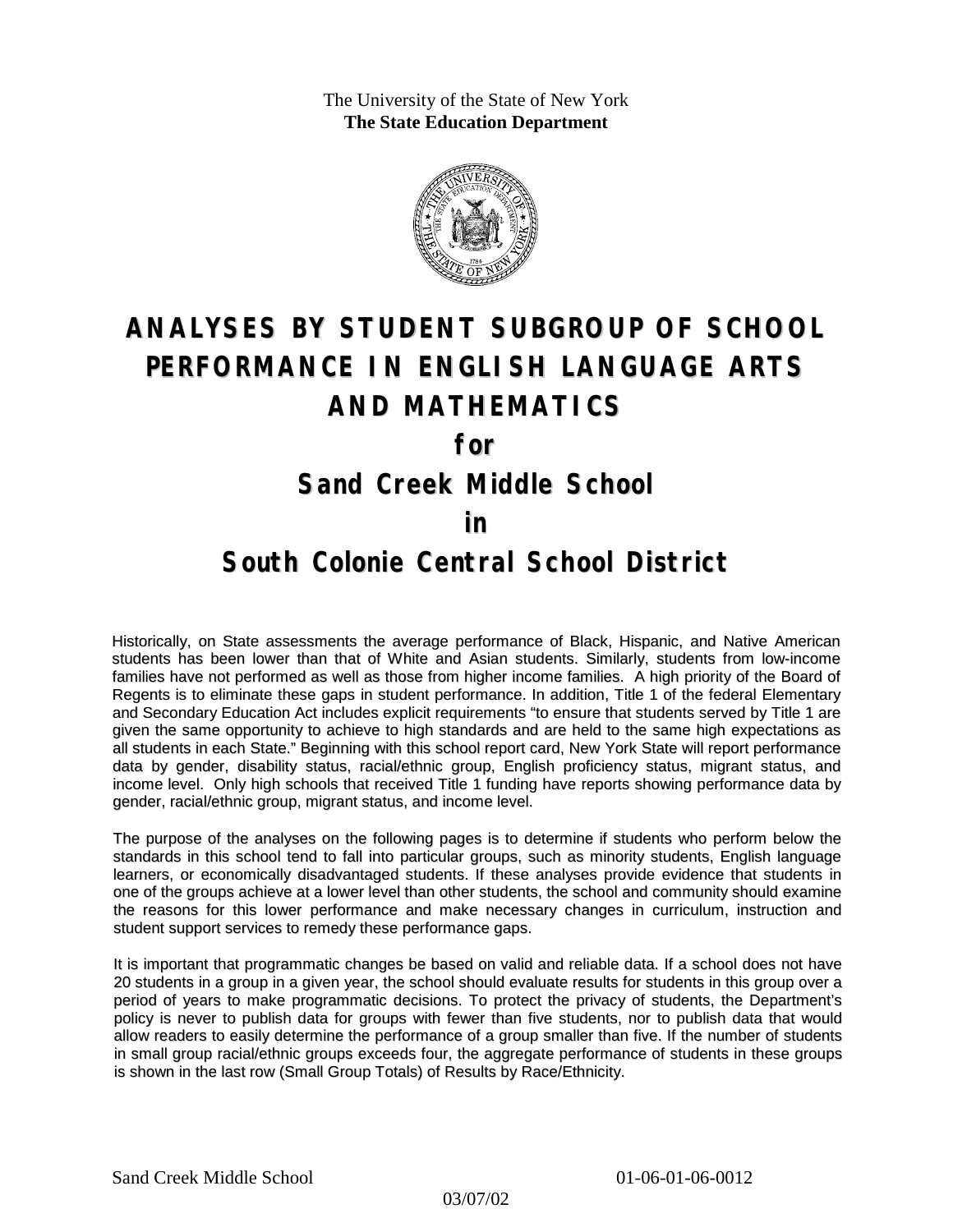# **Middle-Level English Language Arts**

A description of the performance levels and summary results for all general-education students and all students with disabilities can be found in the *Overview* of the New York State Report Card.

| <b>Student Subgroup</b>               | <b>Counts of Students</b> |             |                             |               |                       |              |              |                | <b>Percentages</b><br>of Tested |              |  |
|---------------------------------------|---------------------------|-------------|-----------------------------|---------------|-----------------------|--------------|--------------|----------------|---------------------------------|--------------|--|
|                                       | <b>Not Tested</b>         |             |                             | <b>Tested</b> |                       |              |              |                | <b>Students</b>                 |              |  |
|                                       | <b>ALT</b>                | <b>ELL</b>  | No<br>Valid<br><b>Score</b> | Level<br>1    | Level<br>$\mathbf{2}$ | Level<br>3   | Level<br>4   | Total          | Level<br>$2 - 4$                | Level<br>3-4 |  |
| Results by Race/Ethnicity             |                           |             |                             |               |                       |              |              |                |                                 |              |  |
| American Indian/Alaskan<br>Native     | 0                         | $\mathbf 0$ | 0                           | $\mathbf 0$   | 0                     | $\mathbf 0$  | $\mathbf 0$  | 0              | 0%                              | 0%           |  |
| <b>Black</b>                          | $\mathbf{0}$              | 0           | $\mathbf 0$                 | 5             | $\overline{7}$        | $\mathbf 0$  | $\mathbf 0$  | 12             | 58%                             | 0%           |  |
| Hispanic                              | 0                         | 0           | $\pmb{0}$                   | s             | s                     | s            | s            | 3              | s                               | s            |  |
| Asian or Pacific Islander             | $\mathbf{0}$              | 0           | 1                           | $\mathbf s$   | $\mathbf s$           | $\mathsf{s}$ | s            | 4              | s                               | s            |  |
| White                                 | 0                         | 0           | $\mathbf{1}$                | 18            | 84                    | 104          | 24           | 230            | 92%                             | 56%          |  |
| Total                                 | $\pmb{0}$                 | 0           | $\overline{2}$              | 23            | 95                    | 107          | 24           | 249            | 91%                             | 53%          |  |
| Small Group Totals (s)                | 0                         | 0           | 1                           | 0             | $\overline{4}$        | 3            | 0            | $\overline{7}$ | 100%                            | 43%          |  |
| Results by Gender                     |                           |             |                             |               |                       |              |              |                |                                 |              |  |
| Female                                | $\pmb{0}$                 | 0           | $\mathbf 0$                 | 8             | 39                    | 56           | 16           | 119            | 93%                             | 61%          |  |
| Male                                  | 0                         | 0           | 2                           | 15            | 56                    | 51           | 8            | 130            | 88%                             | 45%          |  |
| Total                                 | 0                         | 0           | $\overline{2}$              | 23            | 95                    | 107          | 24           | 249            | 91%                             | 53%          |  |
| Results by English Proficiency Status |                           |             |                             |               |                       |              |              |                |                                 |              |  |
| <b>English Proficient</b>             | 0                         | 0           | 1                           | 23            | 95                    | 107          | 24           | 249            | 91%                             | 53%          |  |
| <b>Limited English Proficient</b>     | $\pmb{0}$                 | 0           | $\mathbf{1}$                | $\mathbf 0$   | $\mathbf 0$           | $\mathbf 0$  | $\mathbf 0$  | 0              | 0%                              | 0%           |  |
| Total                                 | $\Omega$                  | $\pmb{0}$   | $\overline{2}$              | 23            | 95                    | 107          | 24           | 249            | 91%                             | 53%          |  |
| Results by Income Level               |                           |             |                             |               |                       |              |              |                |                                 |              |  |
| Economically<br>Disadvantaged         | $\Omega$                  | 0           | $\mathbf{1}$                | 8             | 19                    | 6            | $\mathbf{1}$ | 34             | 76%                             | 21%          |  |
| Not Disadvantaged                     | 0                         | 0           | 1                           | 15            | 76                    | 101          | 23           | 215            | 93%                             | 58%          |  |
| Total                                 | $\mathbf 0$               | 0           | $\overline{2}$              | 23            | 95                    | 107          | 24           | 249            | 91%                             | 53%          |  |
| <b>Results by Migrant Status</b>      |                           |             |                             |               |                       |              |              |                |                                 |              |  |
| <b>Migrant Family</b>                 | 0                         | 0           | 0                           | $\mathbf 0$   | $\mathbf 0$           | $\mathbf 0$  | 0            | 0              | 0%                              | 0%           |  |
| Not Migrant Family                    | 0                         | 0           | $\overline{2}$              | 23            | 95                    | 107          | 24           | 249            | 91%                             | 53%          |  |
| Total                                 | 0                         | 0           | $\overline{2}$              | 23            | 95                    | 107          | 24           | 249            | 91%                             | 53%          |  |

**Note. ALT** designates severely disabled students eligible for the New York State Alternate Assessment; **ELL** designates English language learners eligible for an alternative assessment of proficiency in reading English; and **No Valid Score** designates students who did not receive a valid test score because of absence from all or part of the test or because the test was administered under nonstandard conditions.